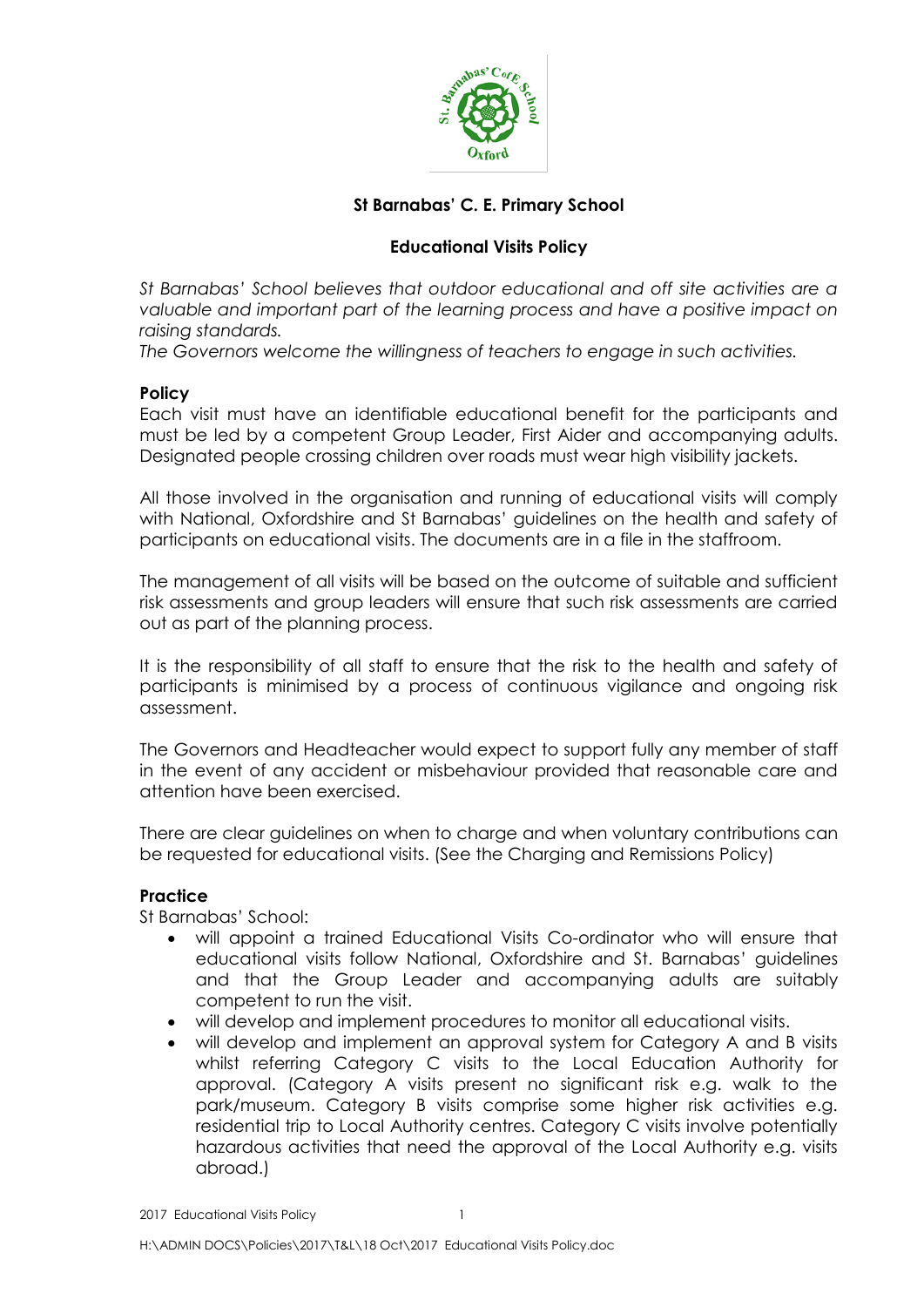

During the planning of a visit the Group Leader will:

- ensure that the visit is planned and risk assessed, including an exploratory visit whenever it is possible.
- ensure that the visit complies with National, Oxfordshire and the school's guidelines.
- ensure that parents/guardians are made fully aware of the nature, purpose and detail of a visit and that permission including all relevant information is obtained for any off site activity.
- ensure that appropriate enquiries are made of any establishment or company being used for residential or outdoor adventurous activities.
- ensure that provision is made for any incident, including first aid and a procedure to follow in the event of an emergency or other serious incident.
- ensure that all necessary forms are completed for an educational visit and the appropriate consents and approvals are obtained.
- ensure that all accompanying adults are selected on the basis of their competence and suitability to undertake the tasks they are allocated and ensure these adults understand their role.
- check that DBS checks have been taken place for accompanying adults where relevant, if checks have not been carried out the adult must not be left unattended with children during the visit.

During a visit the Group Leader will:

- the teacher will retain ultimate responsibility and will contact HT if any issues arise and support is needed.
- ensure that the visit is as safe as practicable.
- ensure parents know what is happening on the trip a clear itinerary no changes should be made unless all the parents are informed.
- curtail the visit or stop the activity if the risk to the health and safety of any participant reaches an unacceptable level.
- ensure that participants are aware of the need to be involved in the process of ongoing risk assessment, including the reporting of hazards and potential risks.
- retain ultimate responsibility for participants at all times.
- ensure all accompanying adults understand their roles by providing them with a plan of the day, who is the lead First Aider, groups to look after and reminder that they must be vigilant at all times.

During a visit accompanying adults will:

 follow the instructions they have been given by the leading member of staff. During a visit all participants will:

 ensure they cooperate with the Group Leader and follow the instructions given to them in order to minimise the lowest acceptable risks to the health and safety of all participants.

After the visit the Group Leader will:

 ensure that the visit is reviewed and a verbal report is made to the Head. Note any important details or changes that may need to be made to the trip